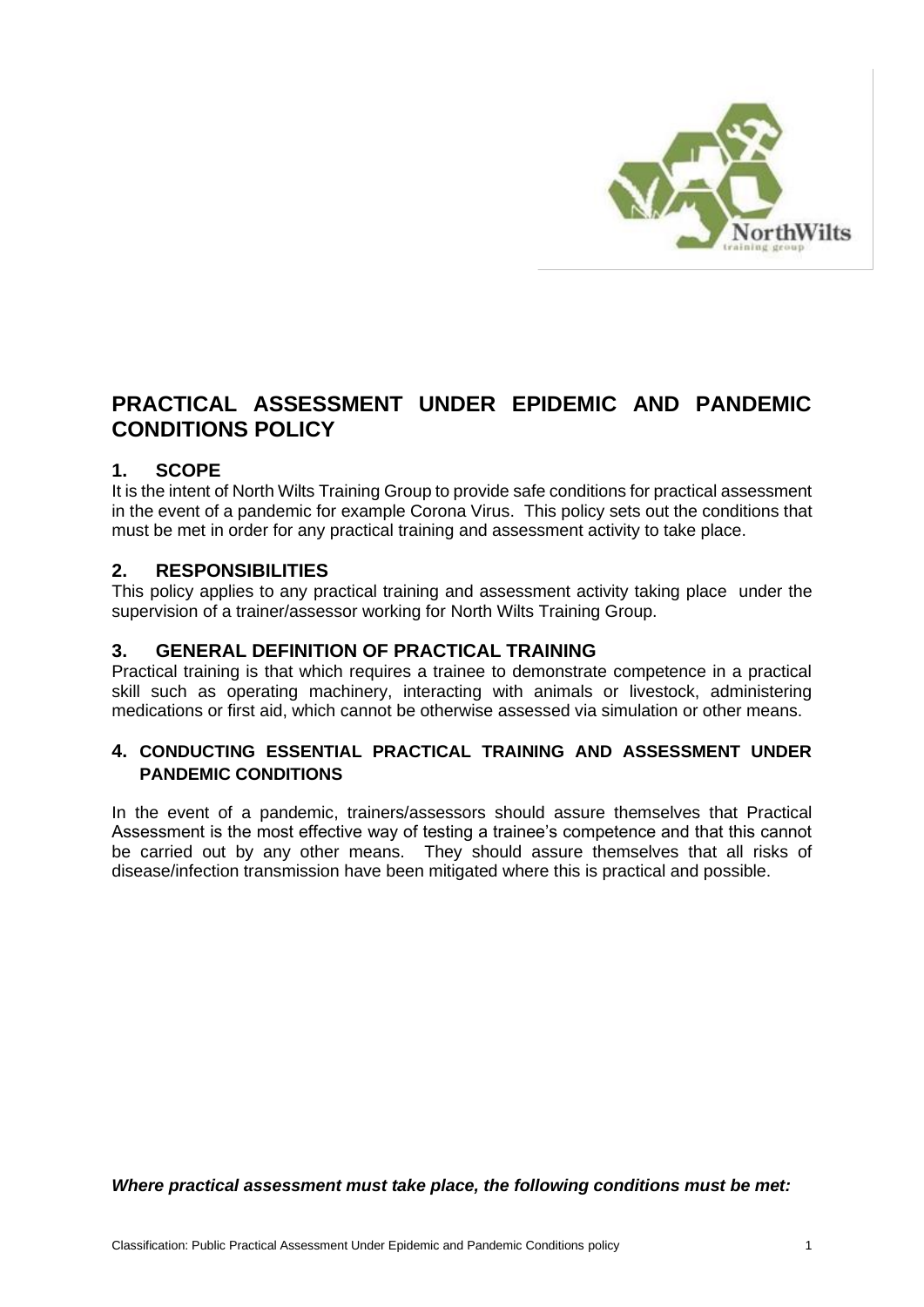

- All normal risk assessments must be carried out prior to commencing any training and assessment
- The training site is sufficiently large to allow for social distancing measures to remain in place (2 metre clearance at all times for all participants)
- Adequate hand washing and hand sanitising facilities are available for the number of individuals (including the trainer and each trainee)
- There is facility to clean/sanitise any equipment prior to use by each participant, including demonstration by the trainer
- Face masks are worn where this does not impede trainee identification and individual performance
- There is a secure method of effective communication between the assessor and each trainee – this can be mobile phone on speaker, video conference call or headphones
- The trainer/assessor has facility to **immediately stop** any action or behaviour deemed unsafe
- There is a secure stable internet connection to enable live streaming and recording
- No more than 2 trainees are in attendance at the assessment site at any one time  $-1$ trainee taking the assessment, 1 trainee to record the assessment

Where these conditions cannot be met, the session cannot take place and alternative arrangements (new site, new date, replacement trainer/assessor) must be made.

If there is material change in the conditions on site after the session has commenced and this change impacts on the application of safe pandemic controls as listed above, the trainer MUST end the session immediately.

Similarly, if there is reason to believe that it is no longer safe for all or one participant to continue, the trainer MUST end the session immediately.

If there is any question about whether a training and assessment activity is safe to take place/continue this should be immediately referred to North Wilts Training Group.

#### **5. Disclaimer**

The level of risk involved in providing or taking practical assessment is considered sufficient that participants are required to sign the disclaimer at Appendix A prior to the commencement of any training and assessment activity. This disclaimer MUST be retained until participants have completed or received certification for the training and assessment.